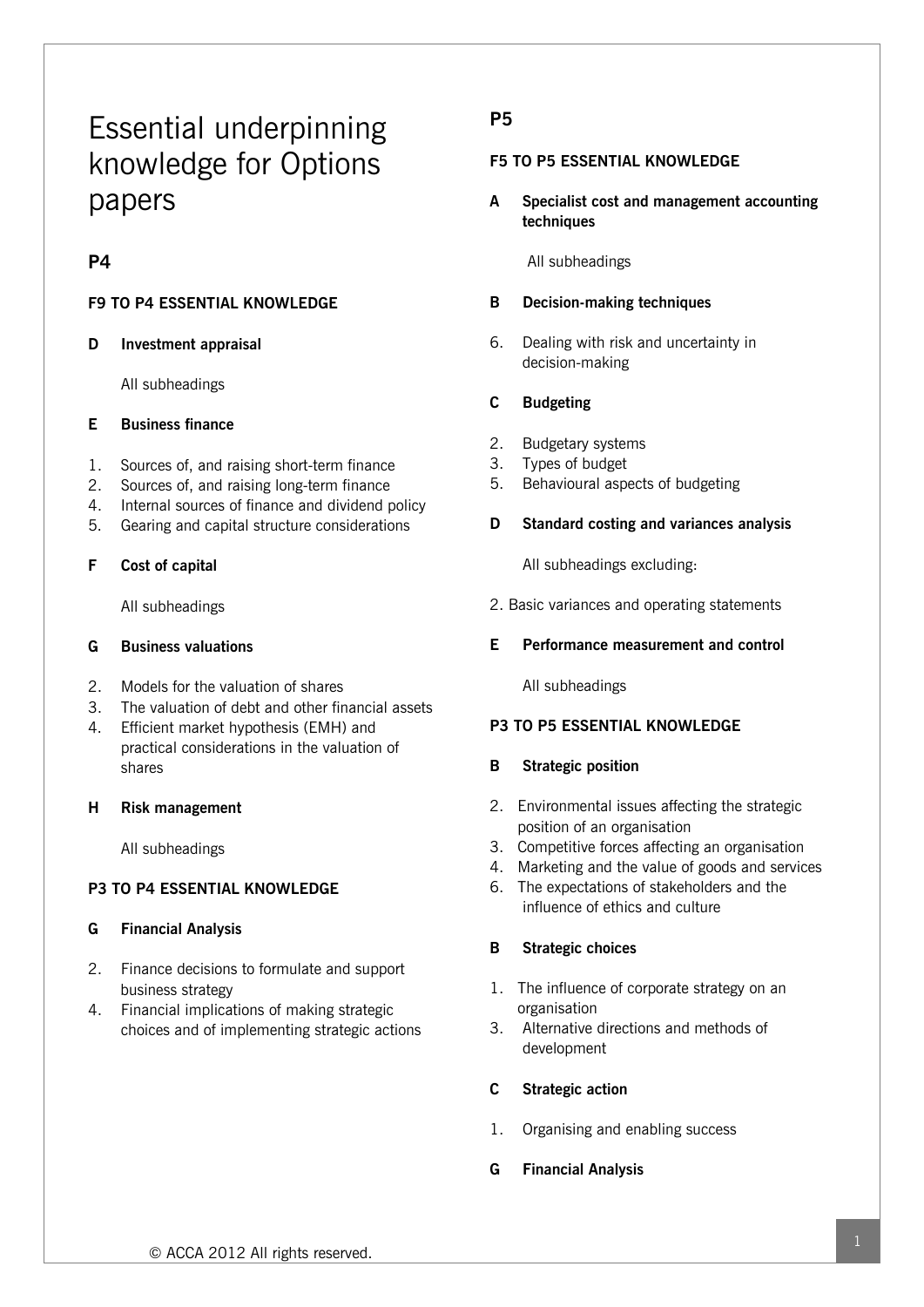3. The role of cost and management accounting in strategic planning and implementation

# **P1 TO P5 ESSENTIAL KNOWLEDGE**

- **B Internal control and review**
- 1. Management control systems in corporate governance

#### **C Identifying and assessing risk**

- 1. Risk and the risk management process
- 2. Categories of risk
- 3. Identification, assessment and measurement of risk

#### **D Controlling risk**

3. Risk avoidance, retention and modelling

# **P6**

# **F6 TO P6 ESSENTIAL KNOWLEDGE**

#### **B INCOME TAX LIABILITIES**

- 2. Income from employment
- h) Compute the amount of benefits assessable
- 3. Income from self-employment
- e) Compute assessable profits on commencement and cessation
- h) Relief for trading losses
- 5. The comprehensive computation of taxable income and income tax liability
- b) Calculate the amount of personal allowance available generally, and for people aged 65 and above
- c) Compute the amount of income tax payable
- 6. The use of exemptions and reliefs in deferring and minimising income tax liabilities

a) Explain and compute the relief given for contributions to personal pension schemes, using the rules applicable from 6 April 2011

# **C CORPORATION TAX LIABILITIES**

- 2. Taxable total profits
- e) Explain the treatment of interest paid and received under the loan relationship rules
- g) Understand how trading losses can be carried forward
- h) Understand how trade losses can be claimed against income of the current or previous accounting periods
- i) Recognise the factors that will influence the choice of loss relief claim
- k) Explain how relief for a property business loss is given
- 3. The comprehensive computation of corporation tax liability
- a) Compute the corporation tax liability and apply marginal relief
- 4. The effect of a group corporate structure for corporation tax purposes
- a) Define an associated company and recognise the effect of being an associated company for corporation tax purposes
- b) Define a 75% group, and recognise the reliefs that are available to members of such a group
- c) Define a 75% capital gains group, and recognise the reliefs that are available to members of such a group
- d) Compare the UK tax treatment of an overseas branch to an overseas subsidiary
- e) Calculate double taxation relief

# **D CHARGEABLE GAINS**

1. The scope of the taxation of capital gains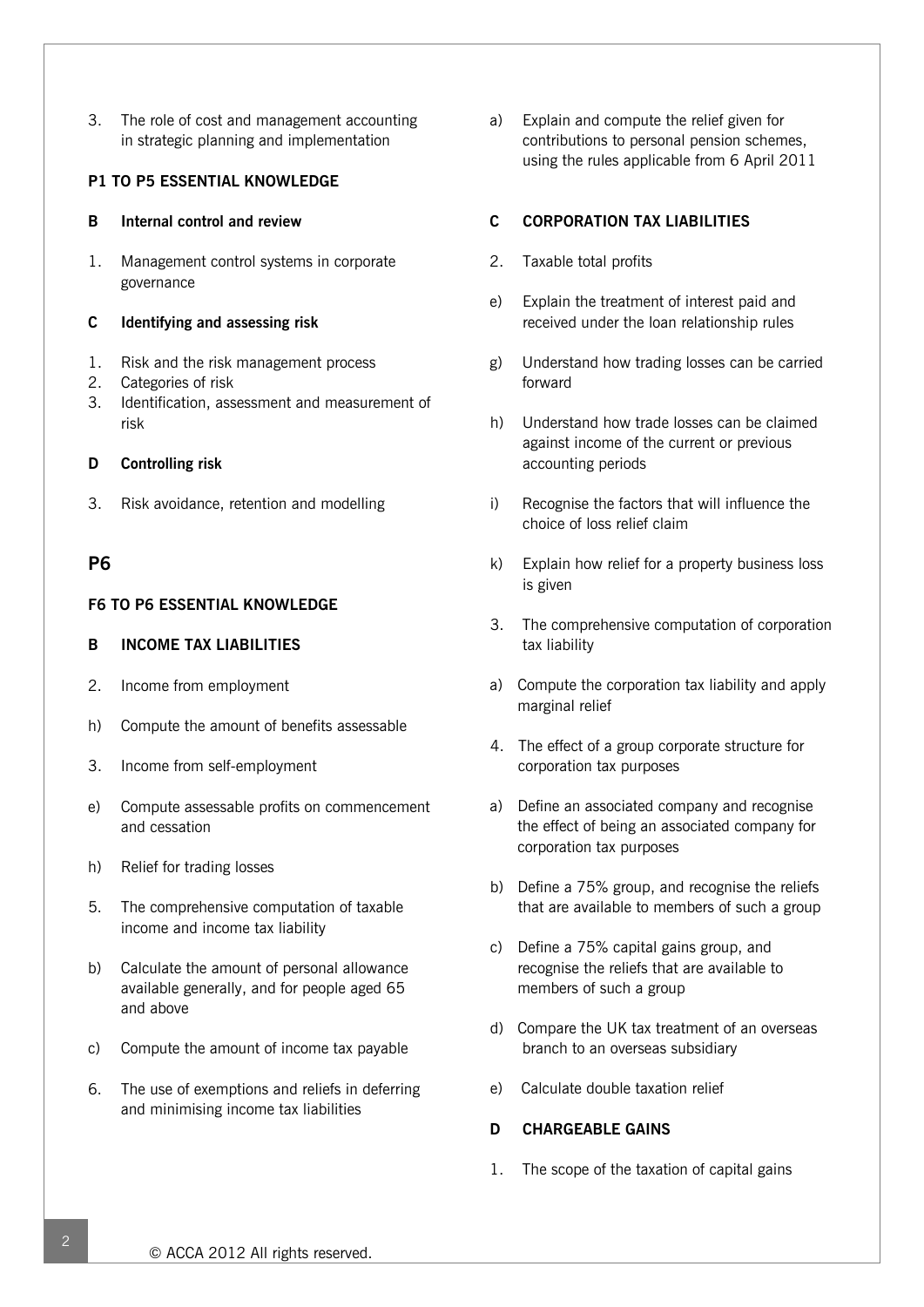- b) Explain how the residence and ordinary residence of an individual is determined
- 2. The basic principles of computing gains and losses
- a) Compute capital gains for both individuals and companies
- 3. Gains and losses on the disposal of movable and immovable property
- d) Compute the exemption where a principal private residence is disposed of
- 5. The computation of capital gains tax payable by individuals
- a) Compute the amount of capital gains tax payable
- 6. The use of exemptions and reliefs in deferring and minimising the tax liabilities arising on the disposal of capital assets
- a) Explain and apply entrepreneurs' relief as it applies to individuals
- b) Explain and apply rollover relief as it applies to individuals and companies
- c) Explain and apply holdover relief for the gift of business assets
- d) Explain and apply the incorporation relief that is available upon the transfer of a business to a company.

# **E INHERITANCE TAX**

- 2. The basic principles of computing transfers of value
- a) State, explain and apply the meaning of transfer of value, chargeable transfer and potentially exempt transfer
- b) Demonstrate the diminution in value principle
- c) Demonstrate the seven year accumulation principle taking into account changes in the level of the nil rate band
- 3. The liabilities arising on chargeable lifetime transfers and on the death of an individual
- a) Understand the tax implications of chargeable lifetime transfers and compute the relevant liabilities
- b) Understand the tax implications of transfers within seven years of death and compute the relevant liabilities
- c) Compute the tax liability on a death estate

# **G VALUE ADDED TAX**

- 2. The VAT registration requirements
- a) Recognise the circumstances in which a person must register for VAT
- b) Explain the advantages of voluntary VAT registration
- d) Explain how and when a person can deregister for VAT
- e) Explain the conditions that must be met for two or more companies to be treated as a group for VAT purposes, and the consequences of being so treated
- 3. The computation of VAT liabilities
- h) Explain the treatment of imports, exports and trade within the European Union
- 4. The effect of special schemes
- a) Describe the cash accounting scheme, and recognise when it will be advantageous to use the scheme
- b) Describe the annual accounting scheme, and recognise when it will be advantageous to use the scheme
- c) Describe the flat rate scheme, and recognise when it will be advantageous to use the scheme